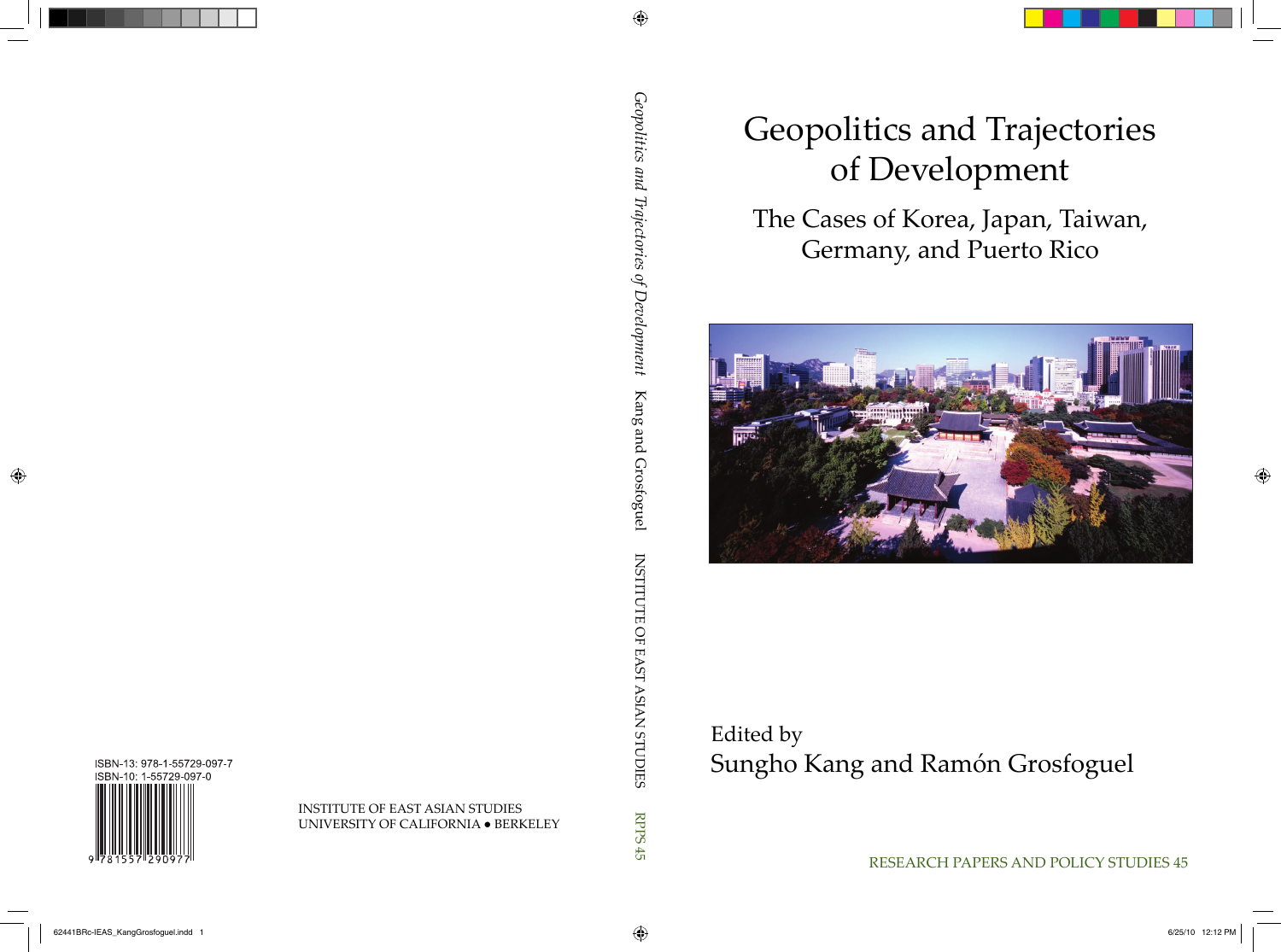#### **Notes to this edition**

This is an electronic edition of the printed book. Minor corrections may have been made within the text; new information and any errata appear on the current page only.

Research Papers and Policy Studies 45 *Geopolitics and Trajectories of Development: The Cases of Korea, Japan, Taiwan, Germany, and Puerto Rico* Sungho Kang and Ramón Grosfoguel, editors

ISBN-13: 978-1-55729-166-0 (electronic) ISBN-13: 978-1-55729-097-7 (print) ISBN-10: 1-55729-097-0 (print)

Please visit the IEAS Publications website at <http://ieas.berkeley.edu/publications/> for more information and to see our catalogue.

Send correspondence and manuscripts to

Katherine Lawn Chouta, Managing Editor Institute of East Asian Studies 1995 University Avenue, Suite 510H Berkeley, CA 94720-2318 USA [ieaseditor@berkeley.edu](mailto:ieaseditor@berkeley.edu)

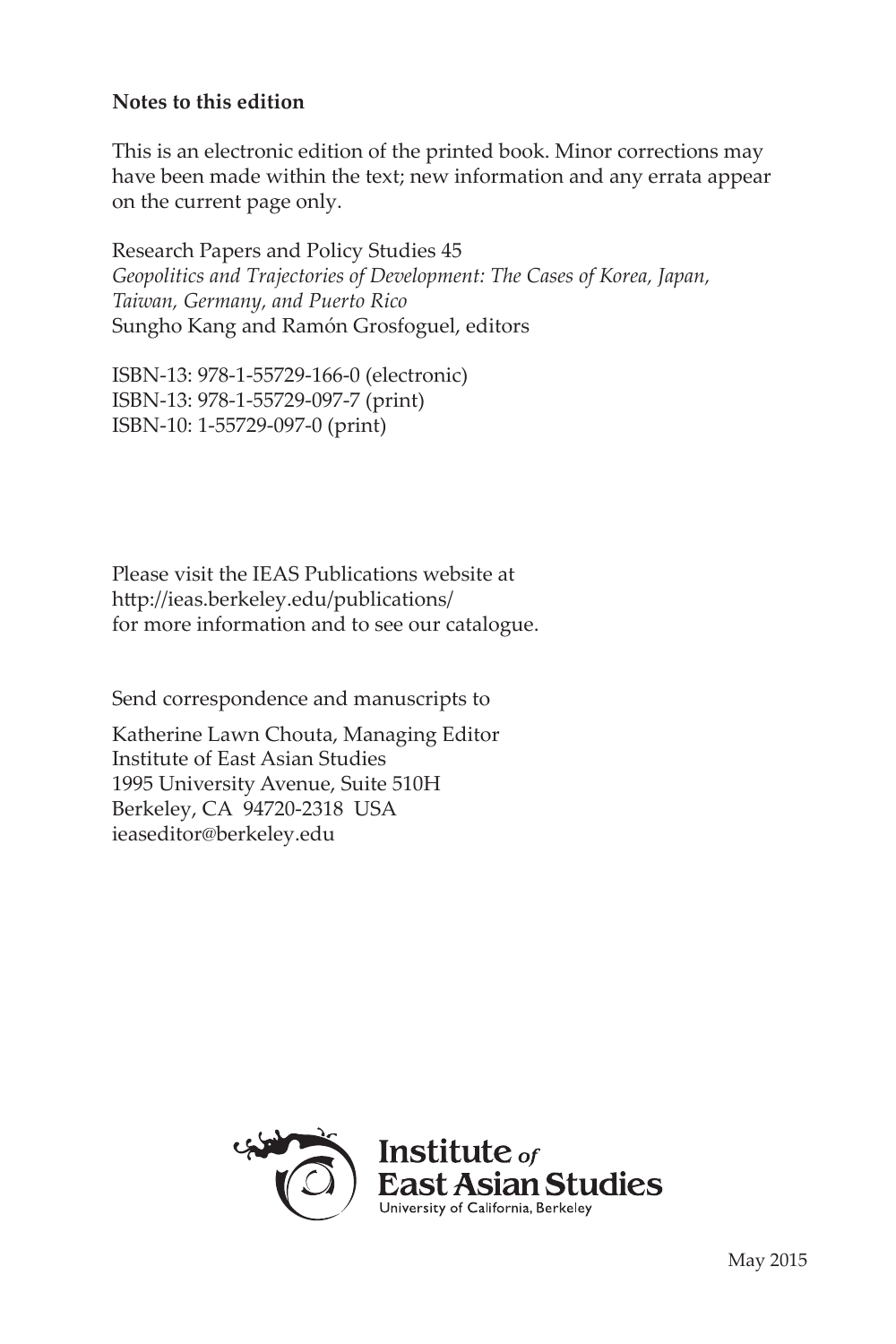# Geopolitics and Trajectories of Development

### The Cases of Korea, Japan, Taiwan, Germany, and Puerto Rico

Edited by Sungho Kang and Ramón Grosfoguel

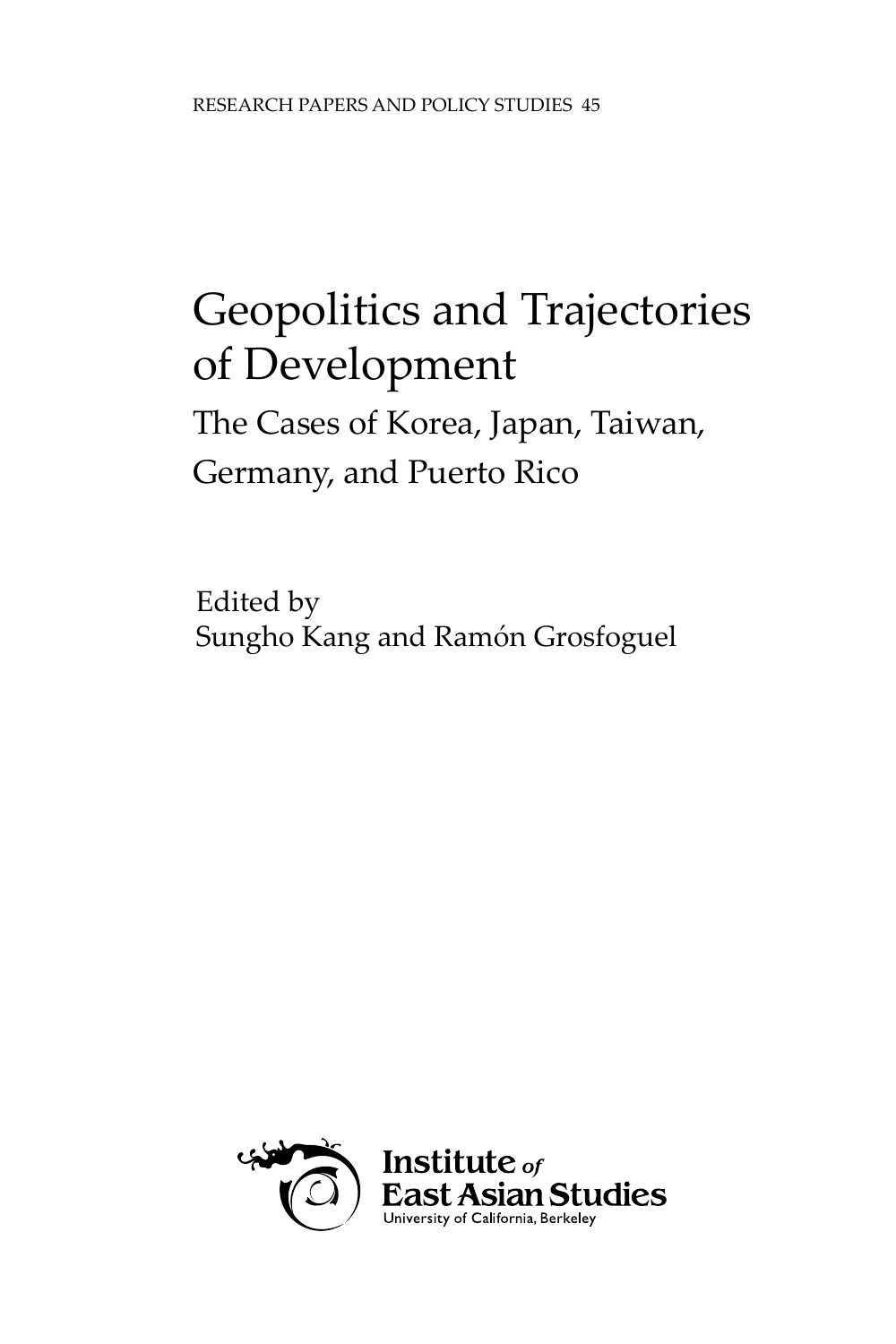A publication of the Institute of East Asian Studies, University of California, Berkeley. Although the institute is responsible for the selection and acceptance of manuscripts in this series, responsibility for the opinions expressed and for the accuracy of statements rests with their authors.

The Research Papers and Policy Studies series is one of several publication series sponsored by the Institute of East Asian Studies in conjunction with its constituent units. The others include the China Research Monograph series, the Japan Research Monograph series, and the Korea Research Monograph series.

Send correspondence and manuscripts to

Katherine Lawn Chouta, Managing Editor Institute of East Asian Studies 2223 Fulton Street, 6th Floor Berkeley, CA 94720-2318 ieaseditor@berkeley.edu

#### **Library of Congress Cataloging-in-Publication Data**

Geopolitics and trajectories of development : the cases of Korea, Japan, Taiwan, Germany, and Puerto Rico / edited by Sungho Kang and Ramón Grosfoguel.

p. cm. -- (Research papers and policy studies ; vol.45)

Includes bibliographical references.

 Summary: "This edited volume compares and contrasts the geopolitics and trajectories of South Korea, Japan, Taiwan, Germany, and Puerto Rico in response to post-World War II U.S. foreign policy to show how these countries have developed within the modern capitalist World-System"--Provided by publisher.

ISBN-13: 978-1-55729-097-7

ISBN-10: 1-55729-097-0

 1. Geopolitics--Case studies. 2. Postwar reconstruction--Case studies. 3. United States--Foreign relations--Case studies. I. Kang, Song-ho, 1959- II. Grosfoguel, Ramón.

 JC319.G4855 2010 338.9--dc22

#### 2010018561

Copyright © 2010 by the Regents of the University of California. Printed in the United States of America. All rights reserved.

Front cover: Deoksu Palace in Seoul, Republic of Korea. The image shows three types of buildings—a traditional Korean palace, a European-style stone building from the nineteenth century, and skyscrapers built since the 1960s—exhibiting the development of Korea from premodern to colonial to modern times. Photograph used by permission of the Korean Cultural Heritage Administration.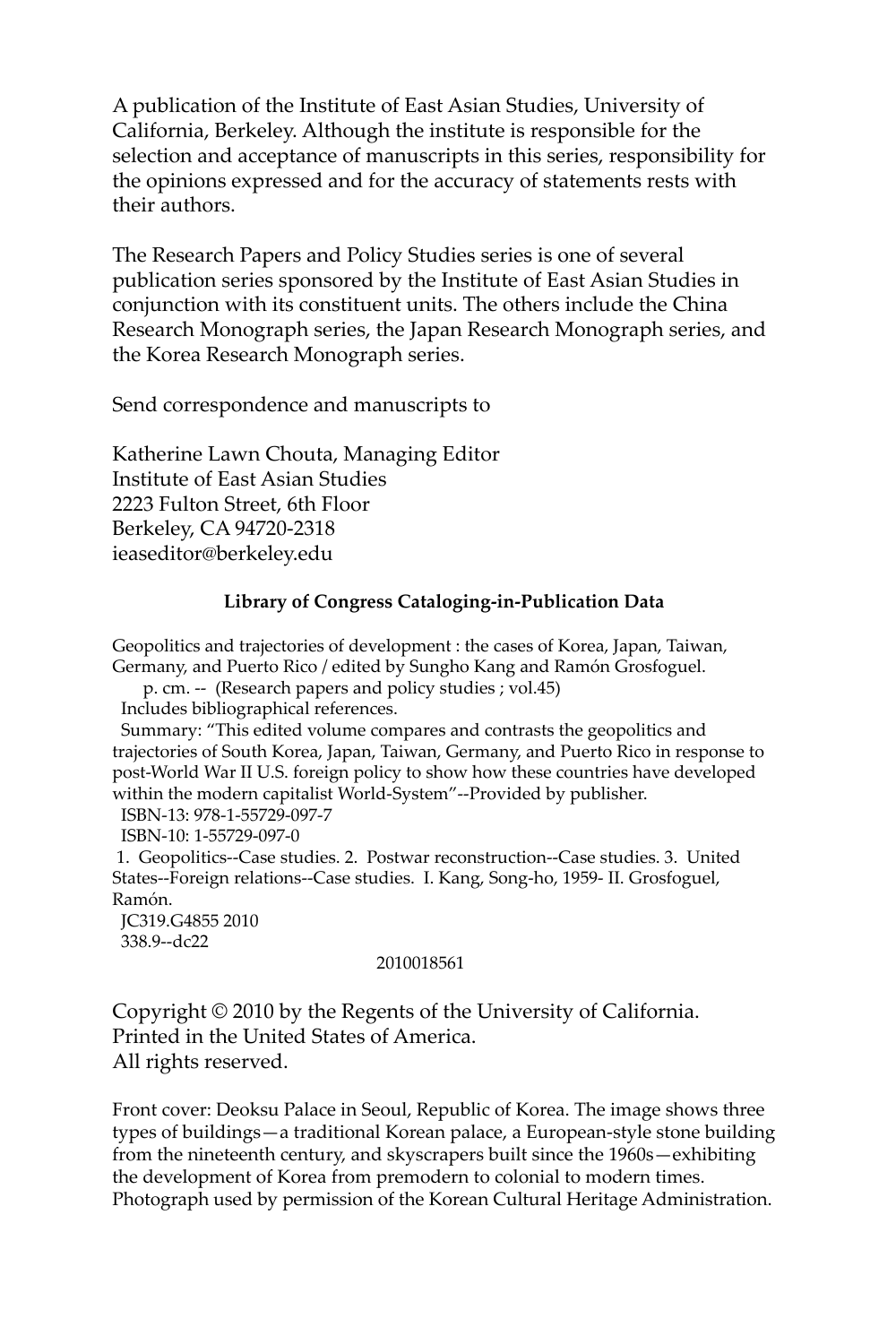### **Contents**

| Contributors                                              | vii |
|-----------------------------------------------------------|-----|
| Foreword                                                  | ix  |
| Clare You                                                 |     |
| Introduction                                              | xi  |
| Sungho Kang and Ramón Grosfoguel                          |     |
| 1. Beyond Divide and Rule? From the Washington            |     |
| to the Beijing Consensus                                  | 1   |
| Thomas Ehrlich Reifer                                     |     |
| 2. U.S. Policies and the Rise and Demise of Japan, Korea, |     |
| and Taiwan: An Examination of the World-System            |     |
| during the Cold War and After                             | 53  |
| Satoshi Ikeda                                             |     |
| 3. The United States and the Internal Development         |     |
| of Korea in the Post-WWII World-System                    | 78  |
| Sungho Kang                                               |     |
| 4. Patronage, Partnership, Contested Solidarity:          |     |
| The United States and West Germany after World War II     | 96  |
| Bernd Schaefer                                            |     |
| 5. Puerto Rico: A Cold War Showcase in Rapid Decline      | 106 |
| Ramón Grosfoguel                                          |     |
|                                                           |     |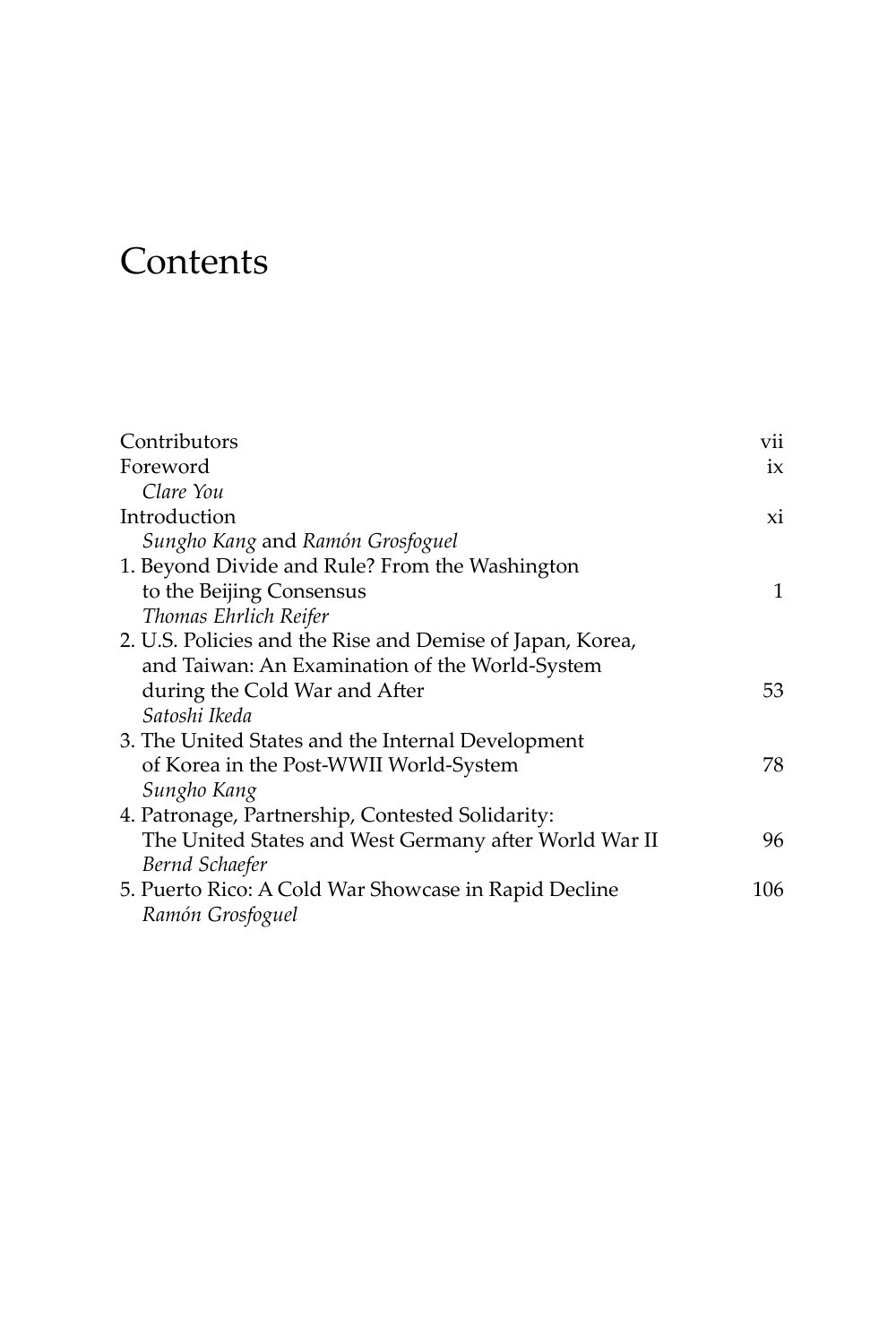### Contributors

| Ramón Grosfoguel, Department of Ethnic Studies, University of           |
|-------------------------------------------------------------------------|
| California, Berkeley                                                    |
| Satoshi Ikeda, Department of Sociology and Anthropology, Concordia      |
| University, Canada                                                      |
| Sungho Kang, Department of History, Sunchon National University,        |
| Korea, and Center for Korean Studies, University of California,         |
| Berkeley                                                                |
| Thomas E. Reifer, Department of Sociology, University of San Diego      |
| Bernd Schaefer, German Historical Institute, and Cold War International |
| History Project, Woodrow Wilson International Center for Scholars,      |
| Washington, D.C.                                                        |
| Clare You, Chair, Center for Korean Studies, University of California,  |
| Berkeley                                                                |
|                                                                         |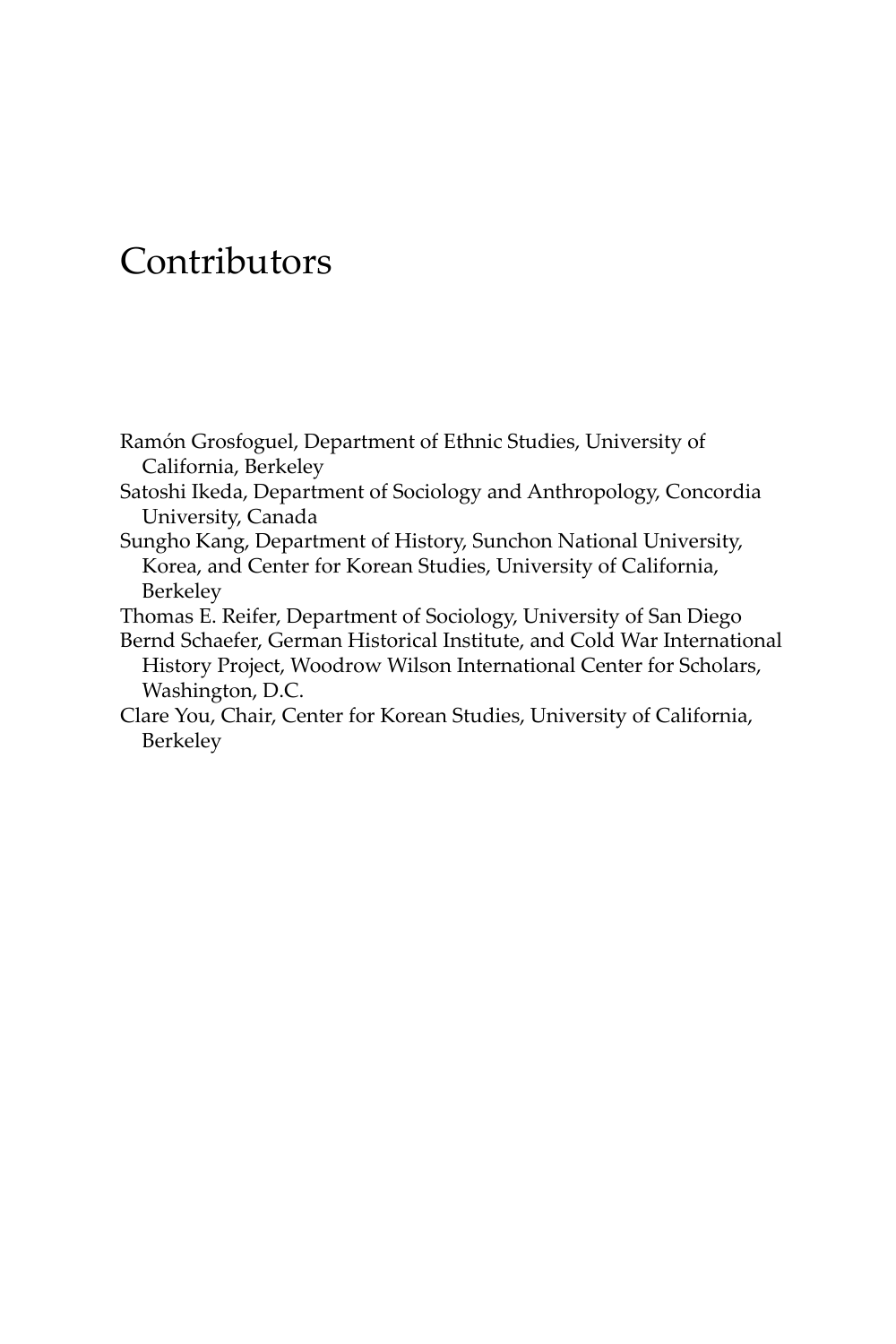### Foreword

This volume has a very humble origin. In the fall of 2006, Sungho Kang, Professor of History at Sunchon National University, Korea, and a visiting scholar at the Center for Korean Studies at the University of California, Berkeley, for the 2006–2007 academic year, hesitantly asked if the center would support a small seminar inviting Professor Ramón Grosfoguel, also of UC Berkeley, who had done much research on coloniality, international comparative development, and World-Systems, among many other areas. That small seminar led to the next step, the 2007 Korean Regional Seminar, titled "Modernity and Coloniality in the Post-WWII World-System: Germany, Japan, Korea, Puerto Rico, and Taiwan," with invited scholars of different regional expertise in the same field of studies: Dr. Bernd Schaefer from the German Historical Institute, Professors Satoshi Ikeda from Concordia University of Montreal, Thomas E. Reifer from the University of San Diego, Ramón Grosfoguel, and Sungho Kang.

The essays collected here are revised versions of the papers originally presented at the regional seminar, which was held at the Institute of East Asian Studies at the University of California, Berkeley, on April 26, 2007, supported by the Center for Korean Studies, the Institute of East Asian Studies, and the Shorenstein Foundation at UC Berkeley.

This volume of articles is meaningful in two respects. First, it focuses on quite different parts of the world to compare the common threads woven through the issues of modernity and coloniality in the post–World War II era. Second, the project was initiated and organized by a visiting scholar at the Institute of East Asian Studies and eventually culminated in a publication by the institute.

A half century has passed since the end of World War II, sufficient time to permit us to reexamine U.S. policies toward such former and present client states as Germany, Japan, Korea, Puerto Rico, and Taiwan. We may therefore focus anew on the changing relationships between each of these nations and the United States, as well as among the group, in the context of the present dichotomy between East Asian and U.S. spheres of influence. These issues can move beyond the theoretical debates and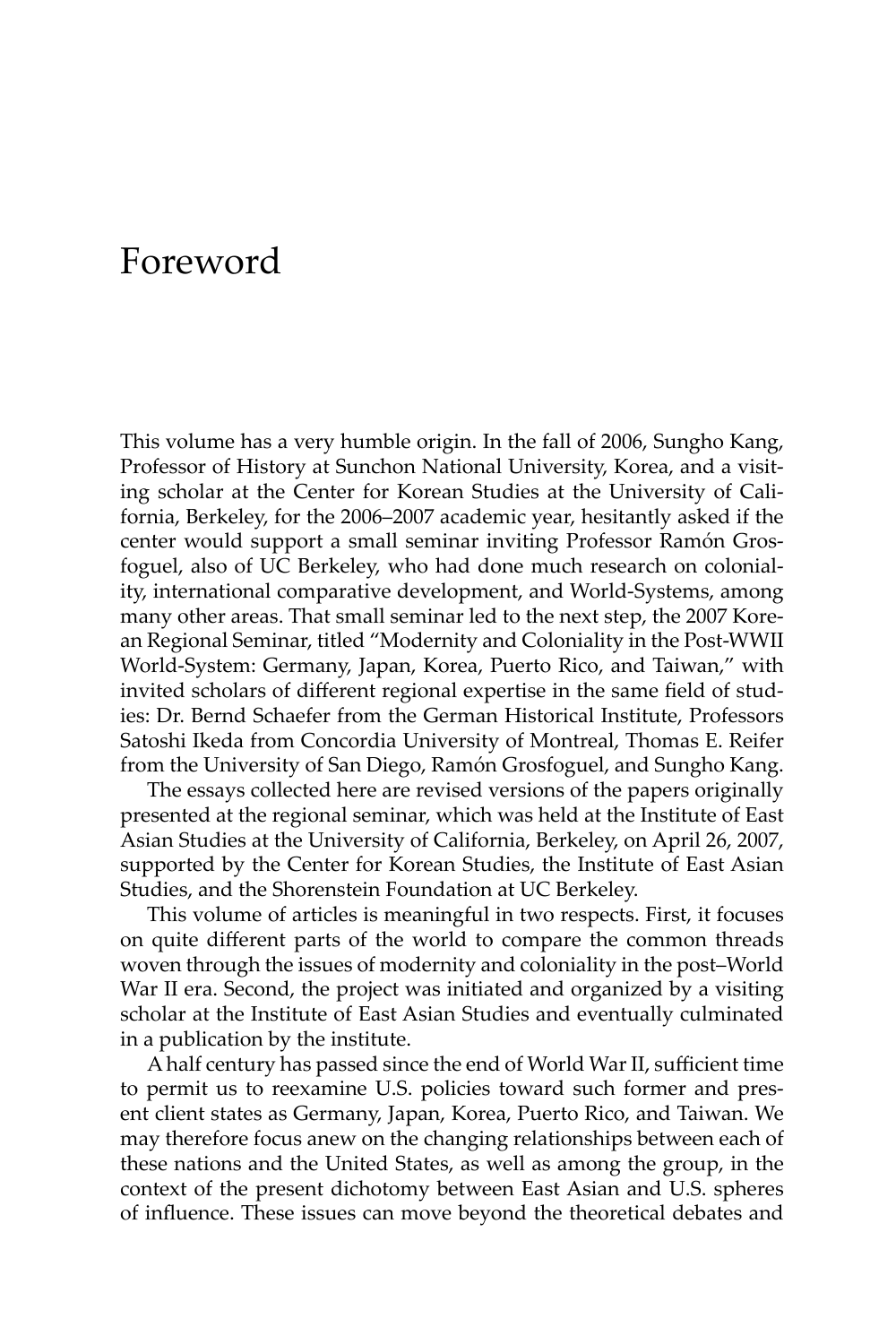assumptions to the virtual realities of our times as new and historic U.S. government policies are taking place at this very moment.

A corollary to the seminar is the current state of Afghanistan and the Iraq War. This, if I dare interject, presents the nagging question of the possibility of forming yet more U.S. client states. I hope the day will come, sooner rather than later, when we can examine in a similar vein the Afghanistan-U.S. and Iraq-U.S. relationships in the post–Middle Eastern War era.

I thank Dr. Yangwon Ha, who gave Professor Kang encouragement and advice for planning the seminar, and Dr. Jonathan Petty for editing the present volume. Most of all, I thank Professors Kang and Grosfoguel, who brought these fine scholars together at our Berkeley conference and who afterward worked incessantly as coeditors to make this volume possible.

Clare You Chair, Center for Korean Studies University of California, Berkeley January 2009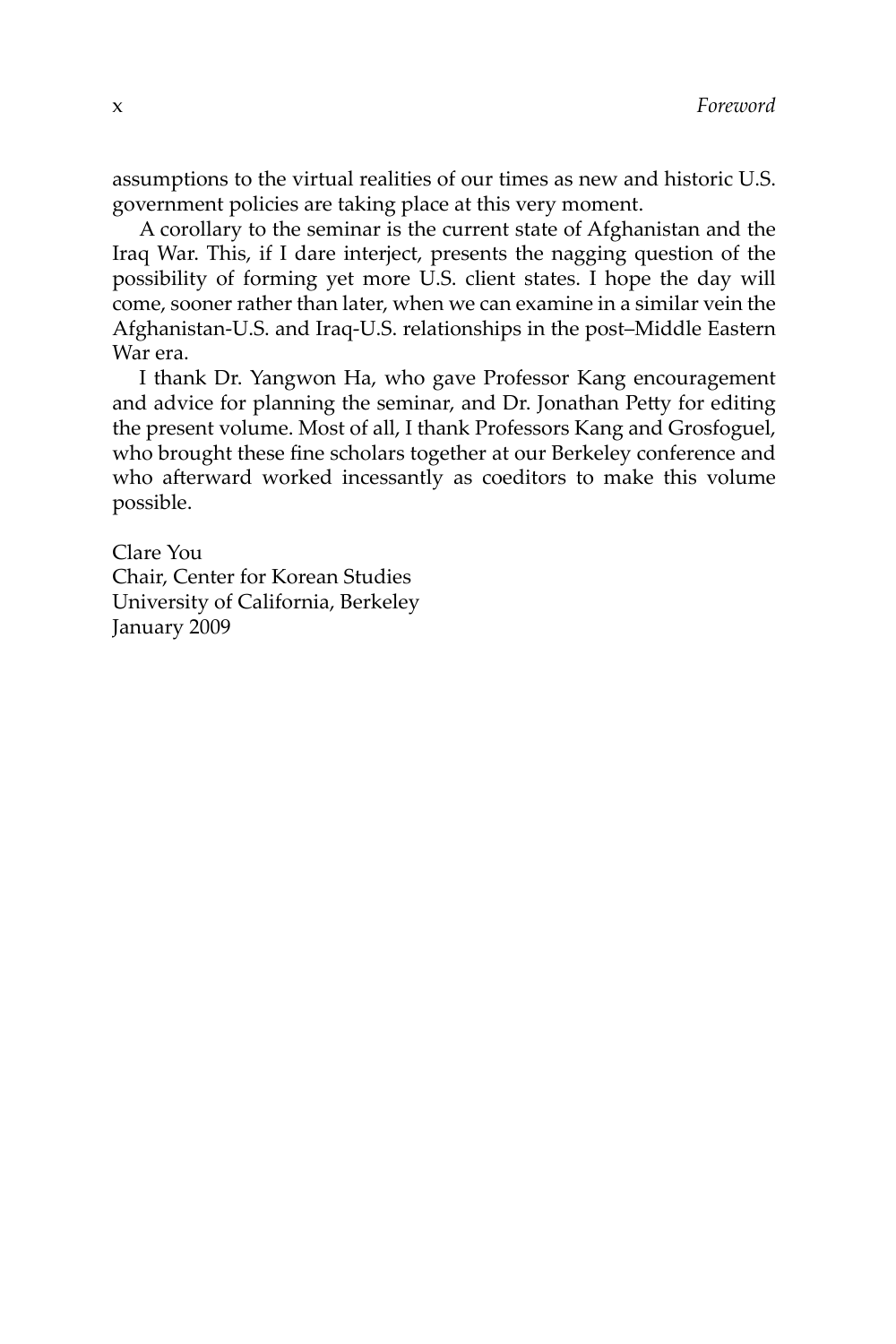### Introduction

SUNGHO KANG and RAMÓN GROSFOGUEL

The essays in this volume are revisions of papers that were first presented at the 2007 Korean Regional Seminar titled "Modernity and Coloniality in the Post-WWII World-System: Germany, Japan, Korea, Puerto Rico, and Taiwan" and held at the Institute of East Asian Studies, University of California, Berkeley. Through collecting and editing the papers, we have formed a book that compares and contrasts the geopolitics and trajectories of South Korea, Japan, Taiwan, Germany, and Puerto Rico in response to post-WWII U.S. foreign policy to understand how these countries have developed within the modern capitalist World-System. Throughout the Cold War, the United States protected these states by extending preferential economic, military, and diplomatic treatment to contain perceived socialist threats from North Korea, North Vietnam, China, the Soviet Union, East Germany, and Cuba. Under this protective umbrella, the development of these states responded strongly to U.S. preferences, but the directions and patterns of their development differed greatly according to their disparate geopolitical locations, social structures, subjective efforts, and historical backgrounds.

In the post–Cold War period, the states studied here have suffered economic decline as a result of changes in the rules of accumulation and governance imposed by the United States. Following their more or less successful recoveries, they have begun to chart their own individual courses within the changed international environment. Unified Germany has managed to become the regional hegemonic state of continental Europe, while Japan, South Korea, and Taiwan are now steering their own courses between U.S. hegemony and the reemerging Sinocentric East Asian regional system.

We focus on the changing relations between the United States and these societies from the Cold War to the post–Cold War periods. Through these papers, we may not only better understand the past and present of these states but also essay to forecast the future of the rapidly changing modern capitalist World-System.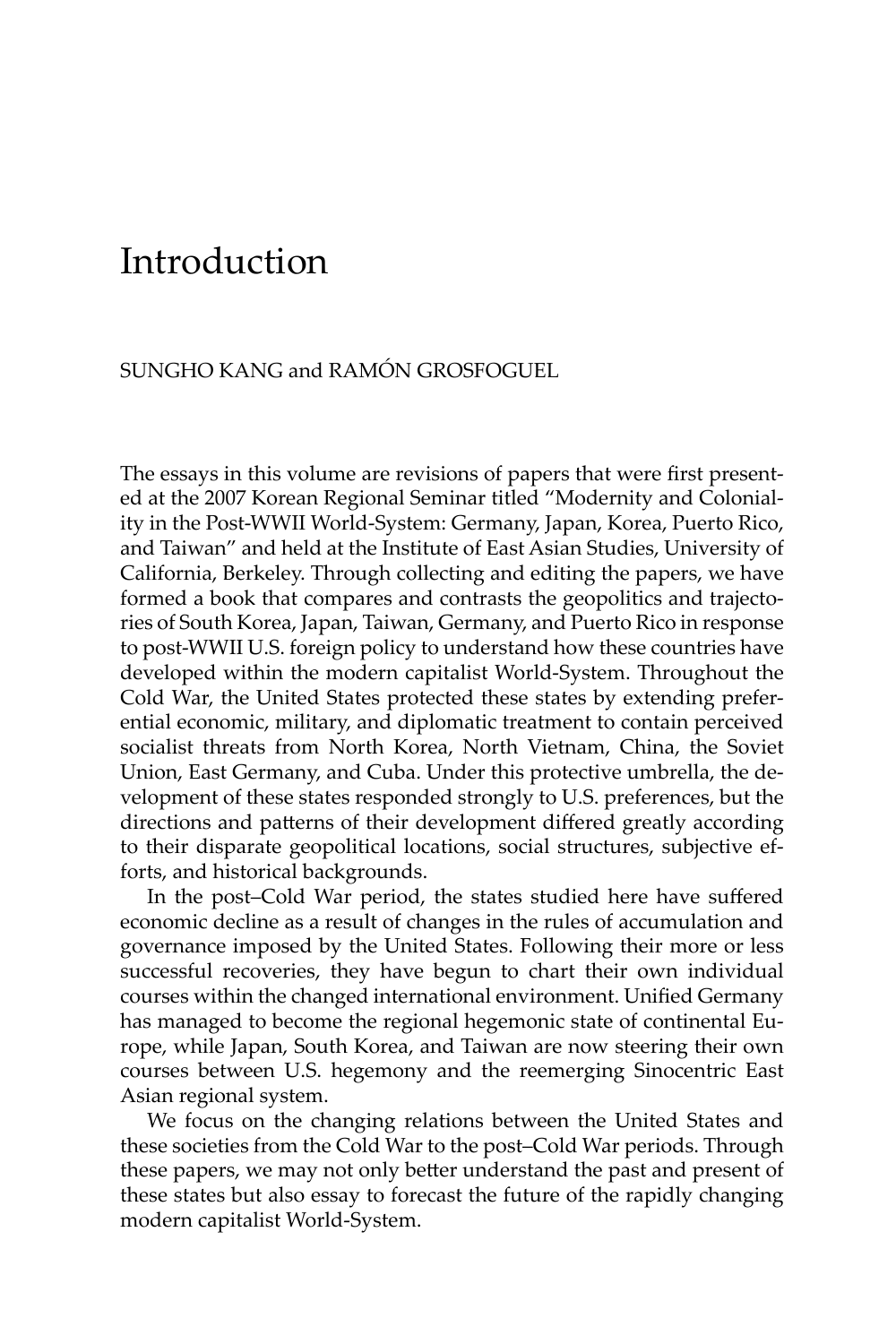Thomas E. Reifer's paper underscores some of the critical features of the global Cold War division system, analyzing the ways in which U.S. divide-and-rule strategy allowed for the resurgence of parts of Europe and East Asia, albeit to varying extents as semisovereign states and regions. Although this power configuration underscores what Peruvian sociologist Anibal Quijano calls the "coloniality of power" that has constituted the modern World-System, Reifer argues that the transition from U.S. hegemony to U.S. domination reconfigured on increasingly narrow and militarized social foundations may pave the way for remaking the modern World-System on new and enlarged social foundations. These foundations may provide for a true universality, based on the reconciliation of differences within a cosmopolitan world-order. Of particular importance here will likely be the resurgence of a China-centered civilization in Asia, as an alternative to "colonial modernity."

Satoshi Ikeda's paper examines the trajectories of Japan, Korea, and Taiwan in the Cold War and post–Cold War periods and offers a World-Systemic explanation for the miracle and debacle of these economies. The U.S. policy to contain communism provided conditions favorable for these East Asian countries to achieve rapid economic expansion. However, their success, together with the growth of European core states, rising Third World resource nationalism, and U.S. engagement in the Vietnam War, led to changes in U.S. policy throughout the 1970s and 1980s, which in the end brought about neoliberal globalization. In the 1990s, U.S. policy prepared the economic demises of Japan, Korea, and Taiwan, and increasingly the economies of these states have become integrated into the Sino-centered East Asian regional economy. Though these states have followed the United States in attempting to counter rising Chinese domination in the region, they have an alternative choice—a path of post-U.S. hegemony, postcapitalist World-System, and anti-Chinese regional hegemony that they may establish by working toward the end of the monopoly or oligopoly of global rule-setting capacity, the end of ecologically unsustainable capitalist exploitation, and the end of polarizing and society-degrading capitalism.

Sungho Kang's paper examines certain characteristics, such as the process of change, in the Korea-U.S. relationship in the post-WWII World-System. Korea has successfully negotiated a simultaneous industrialization and democratization over the last sixty years. Based on a strategy to contain communism and secure U.S. interests in the East, the United States engaged in the Korean peninsula and defended Korea against socialist countries. In general, the Korea-U.S. relationship has been moving from dependency to interdependency because of the rapid growth of Korea since 1945. Korea's fast-paced development is the result not of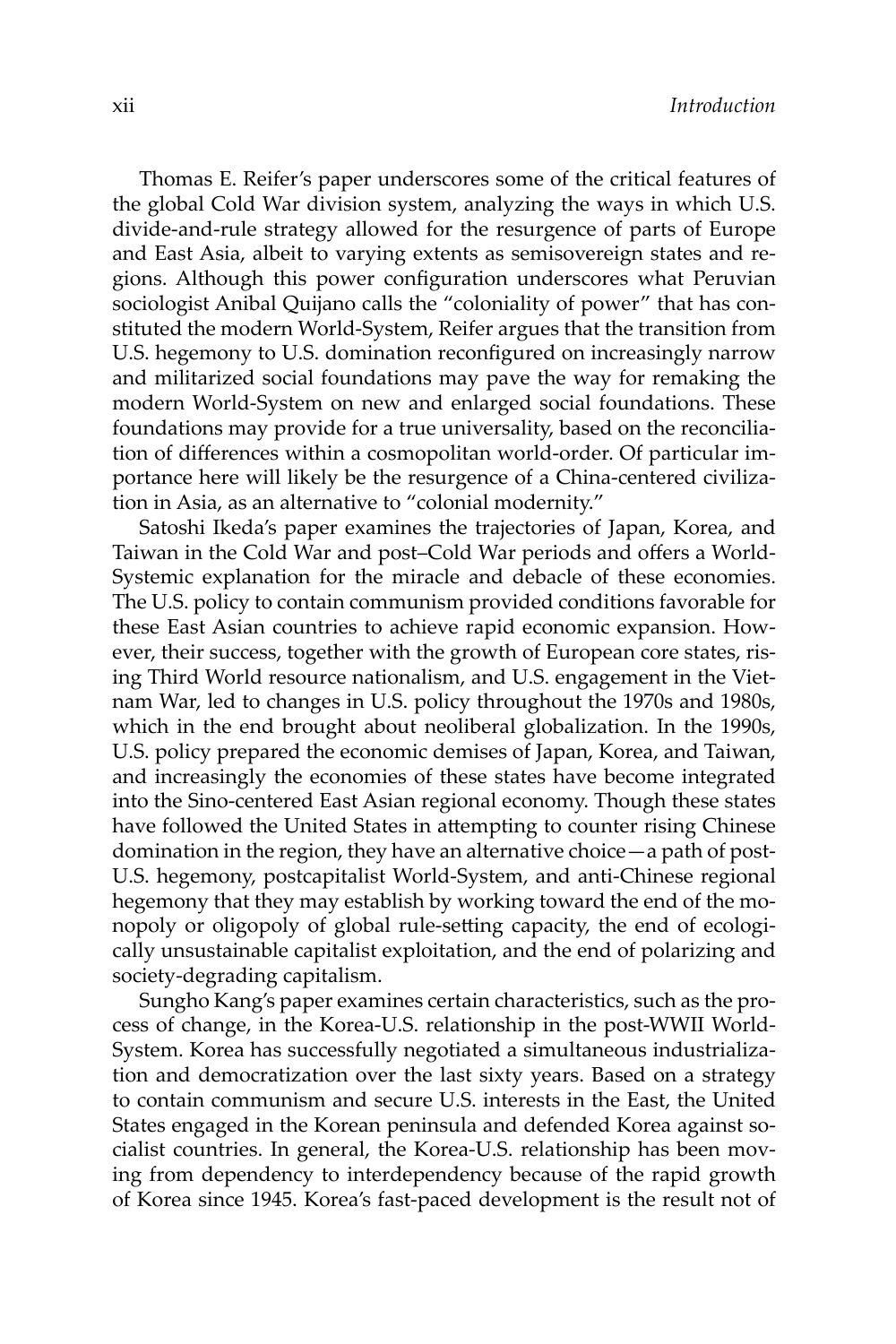#### **ONE**

### Beyond Divide and Rule? From the Washington to the Beijing Consensus

#### THOMAS EHRLICH REIFER

#### **Introduction**

Accounts of Asia-Pacific regionalism have historically focused on the developmental states of East Asia, U.S. foreign policy, or both. Scholars have examined product cycles, "flying geese," and hegemonically led growth in the making of Asia-Pacific regionalism or have tried to go beyond these conceptualizations for a more complex understanding of East Asia's resurgence (Cumings 1987; Bernard and Ravenhill 1995; Hatch and Yamamura 1996; Ozawa 2007; see Reifer forthcoming a and b). Other authors have instead emphasized U.S. hegemony and the making of a world of regions or the rise of late-industrializing developmentalist states (Katzenstein 2005; Woo-Cumings 1999; Chang 2003). Still others have underscored the role of domestic political coalitions in the emergence of U.S. hegemony (Snyder 1991; Trubowitz 1998). More recently, a host of scholars have stressed the importance of the regional cultural inheritance, from the history of the Chinese-centered tributary system to

<sup>\*</sup> Variants of this chapter were previously presented at the conference "Modernity and Coloniality in the Post-WWII World-System" (Institute of East Asian Studies and Center for Korean Studies, University of California, Berkeley, 26 April 2007), the panel "New Challenges to the International Financial Institutions" (Transnational Institute Fellows Meeting, "The Power of Money," 15 June 2007, Amsterdam), and the conference "Andre Gunder Frank's Legacy for Critical Social Science" (University of Pittsburgh, 11–13 April 2008). I want to thank the various participants and sponsors of these meetings for their comments. This chapter also draws heavily from Thomas E. Reifer and Christopher Chase-Dunn, *The Social Foundations of Global Conflict and Cooperation: Globalization and Global Elite Integration, Nineteenth to Twenty-first Century*, a funded proposal for the National Science Foundation, 2003. Thanks also to Christopher Chase-Dunn, Tom Dobrzeniecki, Wally Goldfrank, and Jonathan C. Petty for helpful suggestions.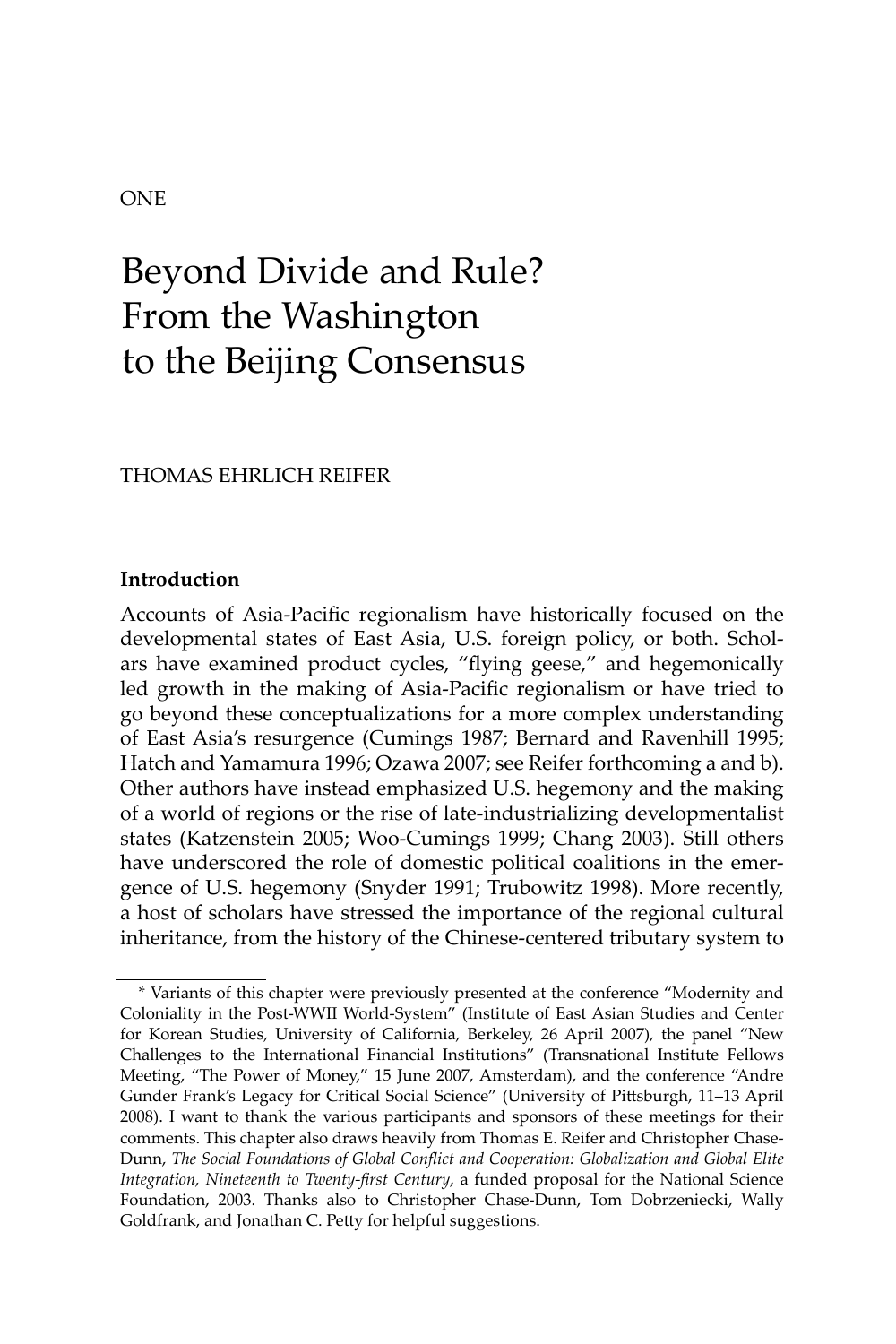#### TWO

### U.S. Policies and the Rise and Demise of Japan, Korea, and Taiwan: An Examination of the World-System during the Cold War and After

SATOSHI IKEDA

#### **Introduction**

Japan, Korea, and Taiwan were once celebrated as "miracle" economies of the post–World War II World-System. Academic and popular publications in the 1980s sought to uncover the secret of the East Asian miracle, including the tiger economies (Korea, Taiwan, Hong Kong, and Singapore) and the mini-tiger economies (Malaysia, Thailand, and Indonesia). In the early 1990s, these "miracles" turned into "debacles" starting with Japan's recession following the burst of its asset-price bubble. Other East Asian economies faced financial crises in 1997, followed by a painful recession and by restructuring imposed by the International Monetary Fund (IMF). Recent popular and academic attention has shifted to China, eroding our memories of "miraculous" growth experienced by the countries surrounding it.

China is emerging (or reemerging) as the primary political power in the East Asian region. It holds the largest share of intraregional imports, which implies that it is not only becoming the factory for the world but the absorber of exports from neighboring countries. China is also becoming a major actor in international geopolitics. Thirsty for oil, China is expanding its energy-supply sources all over the world, from Russia and the Middle East to Africa, and Chinese natural gas extraction in the South China Sea is still carried out despite Japan's objection. A 2006 conference held in Beijing for African development exhibited China's determination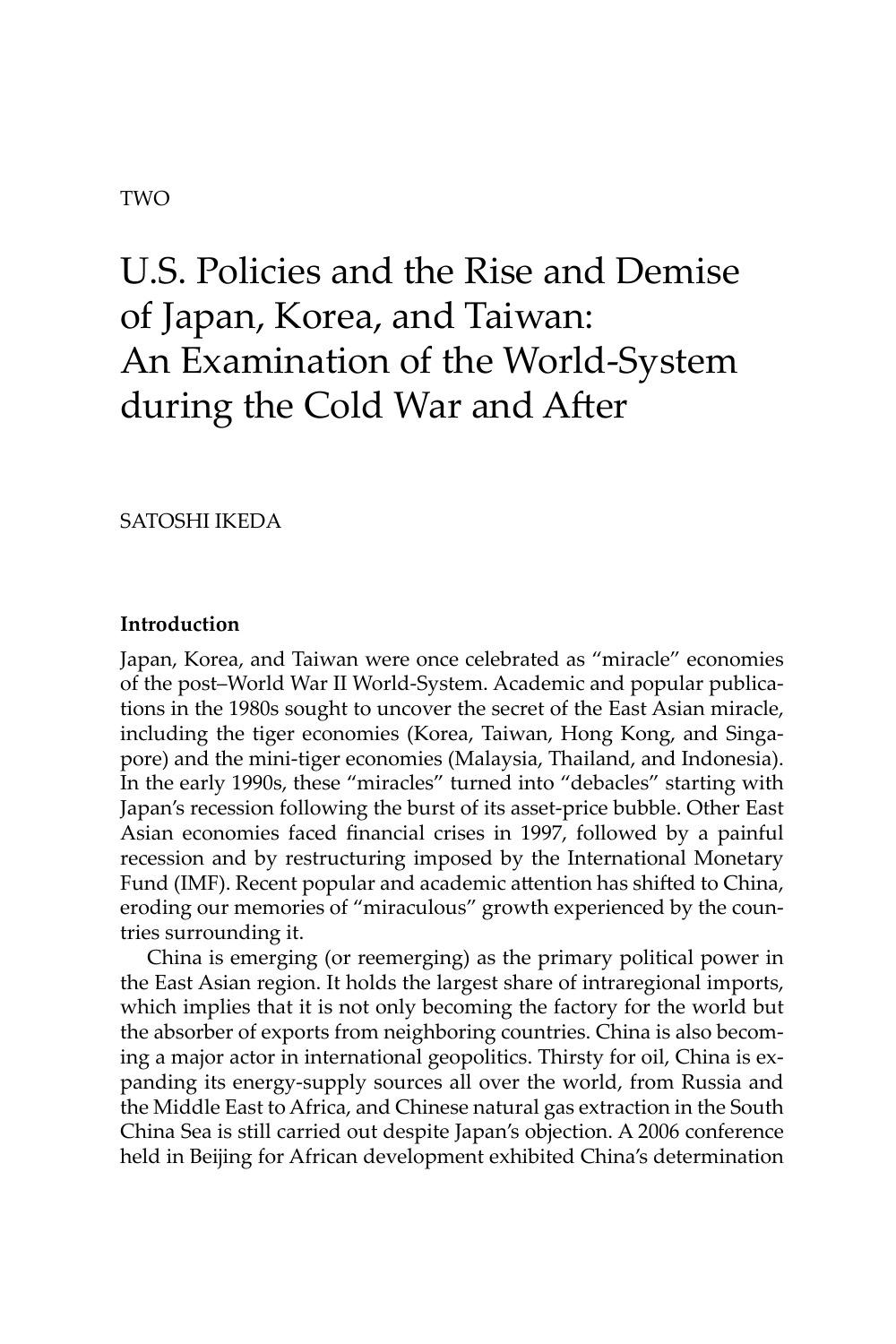#### **THREE**

### The United States and the Internal Development of Korea in the Post-WWII World-System

SUNGHO KANG

#### **Introduction**

Over the last sixty years, the Republic of Korea (ROK; hereinafter "Korea") has accomplished both enormous economic progress and social democratization. As a consequence, Korea has greatly improved its position in East Asia and the World-System. During this period, American military and economic aid have proved to be important factors for Korean development (Cho 2005, 500; Woo 2006). This raises many significant questions. Why has Korea been able to develop while many other countries receiving U.S. assistance have not (Grosfoguel 2003, 3)? Why does Korea possess conditions for pursuing economic growth and accomplishing social democratization? How long did U.S. assistance play an important role in Korean development? What are the limitations of U.S. policies toward Korea?

The purpose of this chapter is to examine what is important in the external and internal developmental factors of Korea and how their interrelationships have changed. Accordingly, it will examine external factors such as America's Korea policy and cyclical fluctuations of the post-WWII World-System, and internal factors such as the Korean state's intervention in its economy, the Korean democratic movement, and the inheritance of an advanced traditional Korean society.

Over the past few decades, a number of studies have explained stateled economic development as a typical internal factor (Lee Kijun 2005, 118–121). But, we need to consider two more factors: the Korean people's desire for democracy and their abundant historical inheritance, without which such state-led growth would have been unsustainable. The Korean people were eager to develop a new democratic country based on the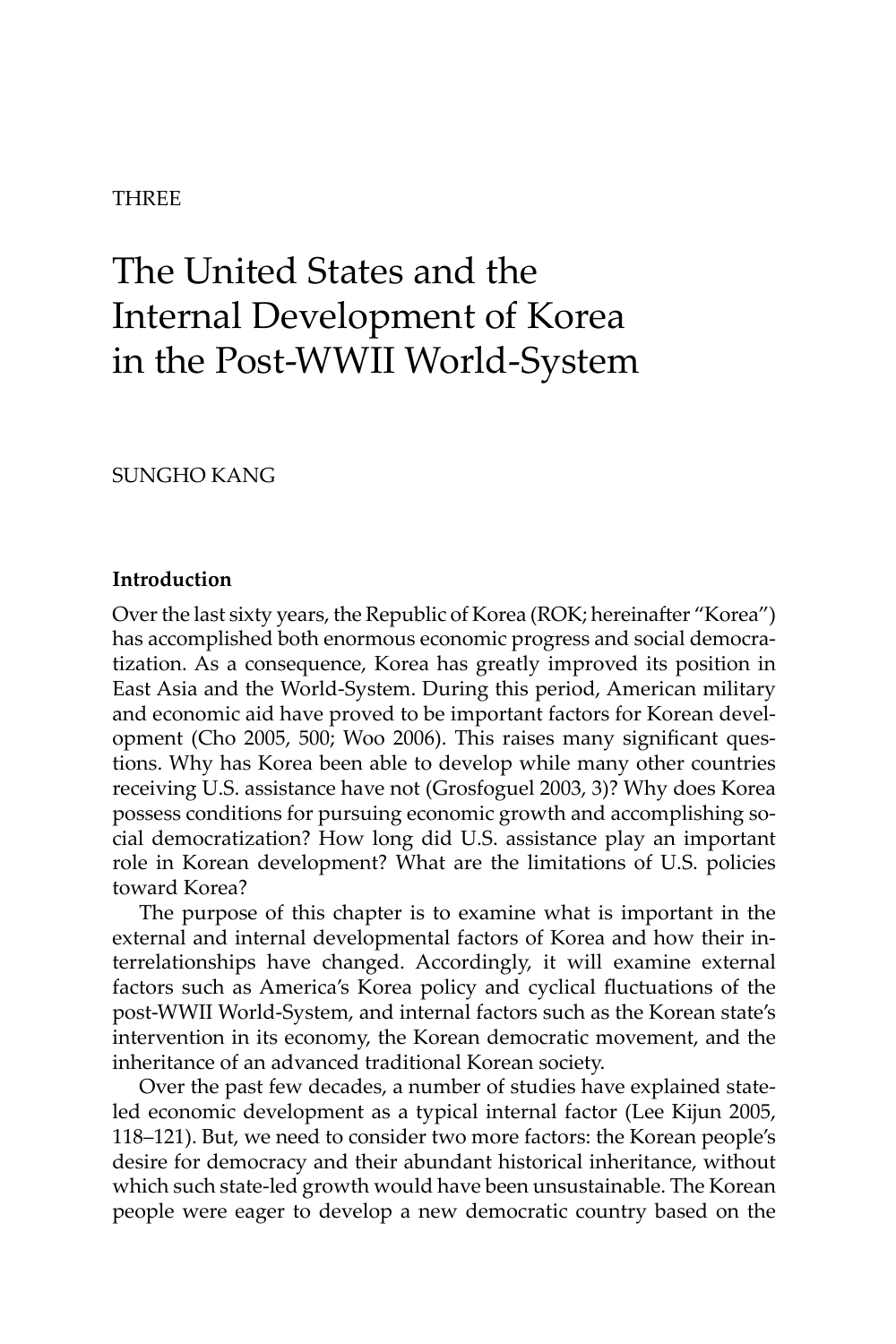#### FOUR

### Patronage, Partnership, Contested Solidarity: The United States and West Germany after World War II

BERND SCHAEFER

#### **Introduction**

Since Nazi Germany's unconditional surrender in May 1945, the United States has played a central role in the development of the Federal Republic of Germany (FRG), of unified Germany after 1990, and of the entire course of transatlantic ties. Unlike other post-1945 American partners or "client states," however, until 1949 Germany was under international occupation status by the four victorious Allies. That year saw the creation of the FRG in the Western zones of occupation and the German Democratic Republic (GDR) in the Soviet zone with Allied encouragement. Neither German state was given full sovereignty by its foreign patrons until 1955, and in military terms both were placed under formal and informal supervision when the NATO and Warsaw Pact alliances integrated German armed forces in 1955 and 1956, respectively. West Germany, in parallel to its relationship with the United States, developed special ties with France over time (Hitchcock 1998), and from 1957 with the emerging European Economic Community (Dinan 2006). For the FRG to accommodate and reconcile with the French and their painful memories of recent German occupation, it was essential to foster any reintegration with the framework of a continental Europe heavily battered as a result of Germany's formerly hyperaggressive hegemonic policies.

There was something to "America's Germany" (see Schwartz 1991), but increasing Western European integration complemented and sometimes mitigated transatlantic relations of the German state. The European component of "Western integration" and Western Europe's overall strong